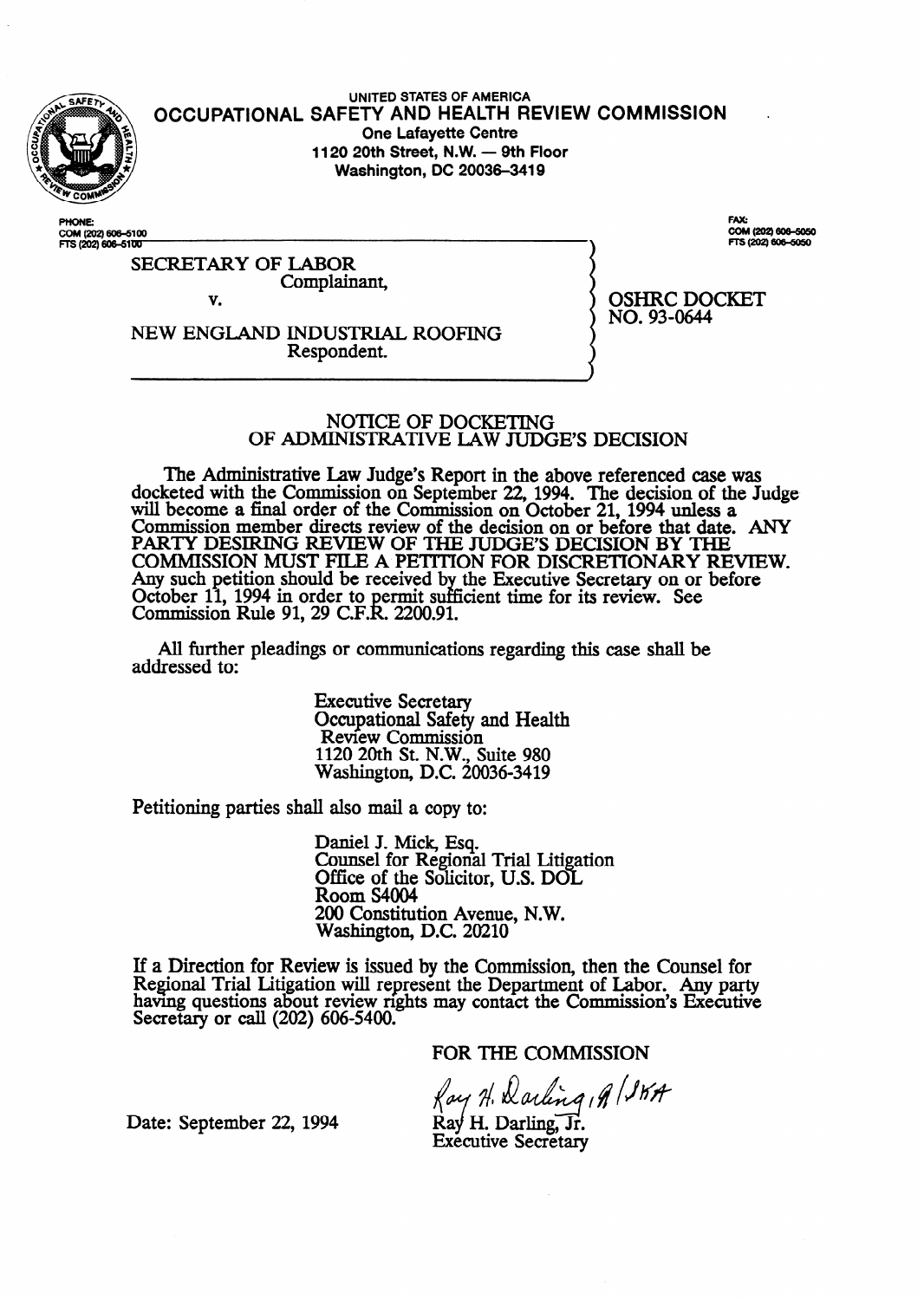### DOCKET NO. 93-0644

## NOTICE IS GIVEN TO THE FOLLOWING:

Daillel J. Mick, Esq.<br>Counsel for Regional Counsel for Regional Trial Litigation<br>Office of the Solicitor TTS DOI Office of the Solicitor, U.S. DOL.<br>Room S4004 ROOM STOOT<br>200 Constituti  $200$  Constitution Ave.,  $N$ .  $W$ . Washington, D.C. 20210

Regional Solicitor Office of the Solic One Congress Street, 11th Floor  $P.O. Box 8396$ Boston, MA 02 Boston, MA 02114

**Barrett Metzler** Northeast Safety<br>BO Ber 220722 PO B0x 330/33<br>West Hartford, CF 06122 West Hartford, CT 06133

**Richard DeBenedetto** Rummisualive Law<br>Occupational Safety a **Exaggindial Salety and**<br>Review Commission e **McCormack Post Offic an**  $\mathbf{H}$ Recommence Fost China<br>Courthouse, Room 4  $\overline{\text{Post}}$  MA 02109 4501  $\frac{1}{2000}$   $\frac{1}{2000}$ 

00107542425:01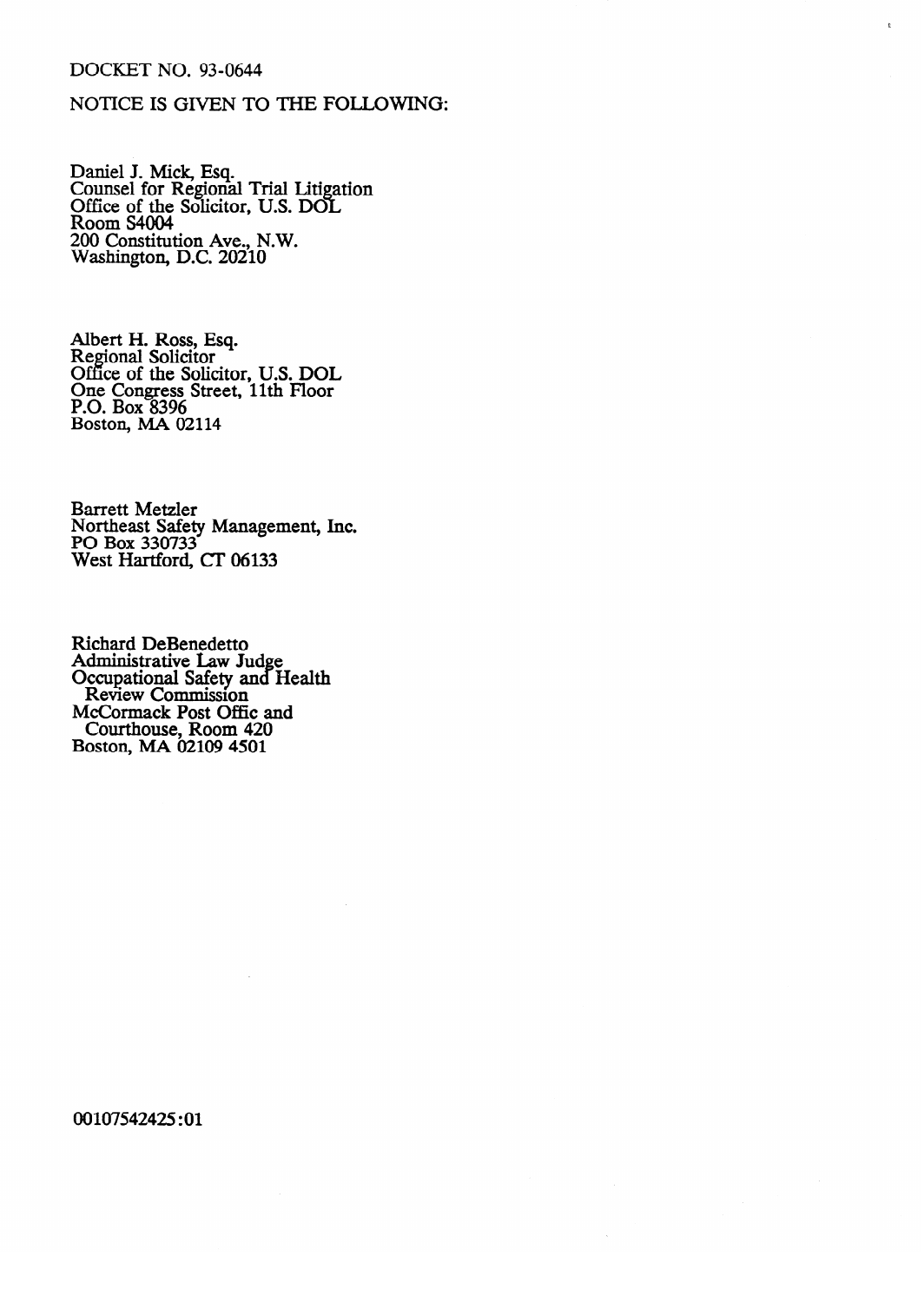

#### **UNITED STATES OF AMERICA**  OCCUPATIONAL SAFETY AND HEALTH REVIEW COMMISSION JOHN W. McCORMACK POST OFFICE AND COURTHOUSE ROOM **420**  BOSTON, MASSACHUSETTS 02109-4501

 $POMB$ COM **(617)223-9746**  FAX: COM (617) 223-4004 **COM (617) 223-4004** 

| SECRETARY OF LABOR,                 |                                    |
|-------------------------------------|------------------------------------|
| Complainant                         | <b>OSHRC</b><br>DOCKET NO. 93-0644 |
| v.                                  |                                    |
| NEW ENGLAND INDUSTRIAL ROOFING CO., |                                    |
| Respondent.                         |                                    |
| Appearances:                        |                                    |

David L. Baskin, Esq. Boston, Manuel Manuel Manuel Manuel Manuel Manuel Manuel Manuel Manuel Manuel Manuel Manuel Manuel Manuel Manuel Manuel Manuel Manuel Manuel Manuel Manuel Manuel Manuel Manuel Manuel Manuel Manuel Manuel Manuel Manuel Manu

**Barrett Metzler** U.S. Department of Labor Northeast Safety Management, Inc.<br>Boston, MA West Hartford, CT For Complainant **For Respondent** 

Before: Administrative Law Judge Richard DeBenedetto

# **DECISION AND ORDER**

New England Industrial Roofing Co. (New England) was cited on January 28, 1993, for serious violations of the roofing standards at: 29 C.F.R. § 1926.500(g)(1) which prescribes various methods to be used for safeguarding a roof perimeter depending upon the working conditions, including a motion-stopping-safety (MSS) system, which is in dispute in the instant case; and 29 C.F.R. §  $1926.500(g)(3)(iii)(a)$  which requires the employer to erect warning lines to form a clear access path to and from the roof. A penalty of \$750 is proposed for each of the alleged violations.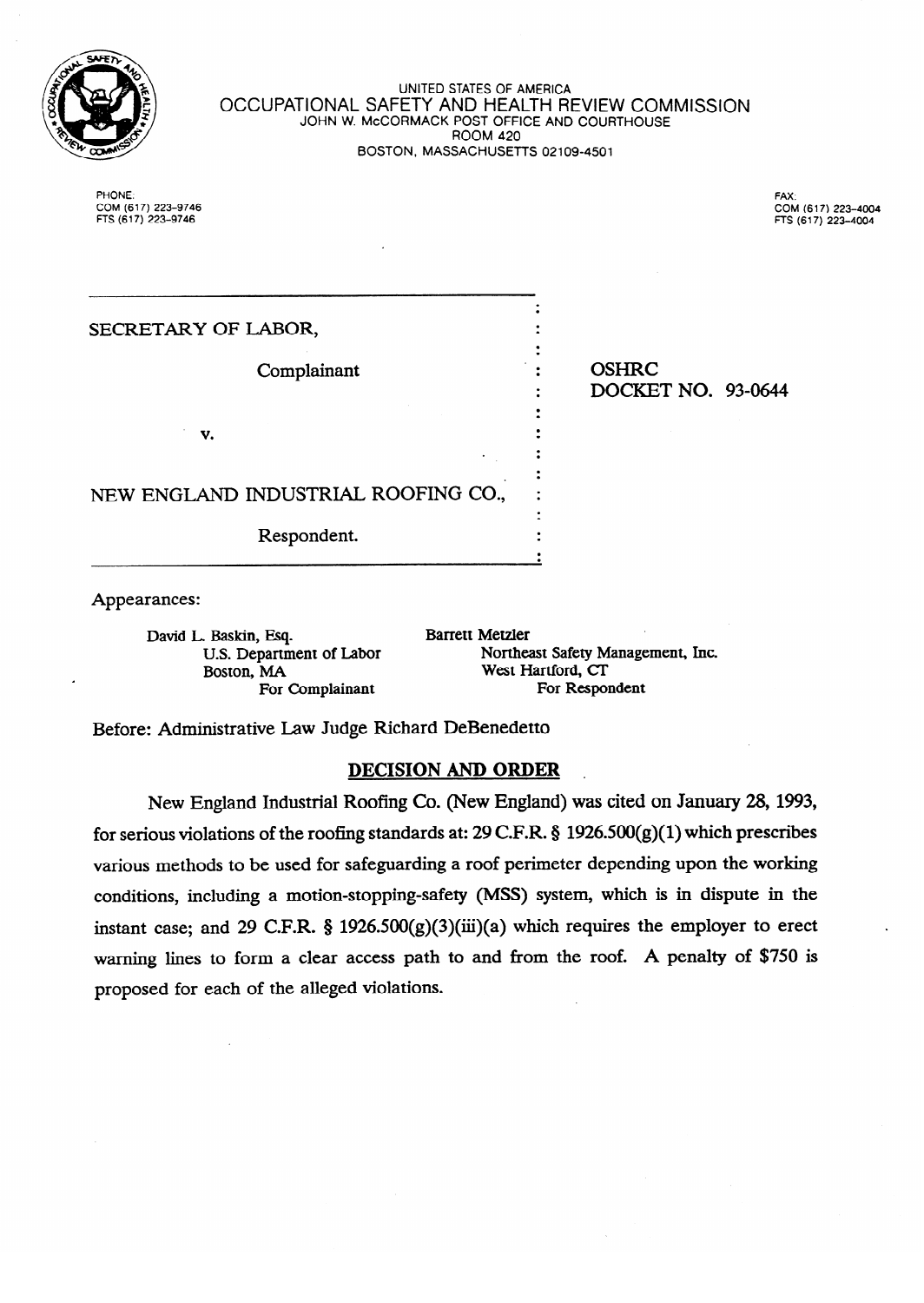The two-item citation was issued as a result of an inspection conducted on December 10, 1992. The worksite consisted of a two-story building 25 feet high, 375 feet long and about 200 feet wide. New England was engaged to remove the old "built-up" roof and replace it with a new one.<sup>1</sup>

When the OSHA compliance officer arrived at the site and approached the building, he observed two persons standing near the edge of the roof looking down. He could not tell whether they were engaged in any work activity (Tr. 13). When he ascended to the roof, he saw two men throwing articles or materials of some sort from the roof to the adjacent ground level (Tr. 16). There was one other person on the roof who was the job foreman. He informed the compliance officer that he and the other two men had been working over a period of some time replacing the old roof with a layer of rubber material applied with adhesive. The job also entailed flashing procedures (Tr. 18-20).

The compliance officer testified that he spent about 40 to 45 minutes on the roof during which time he observed buckets of adhesive, rolls of rubber-like material, and a kettle which was used to heat the adhesive material and which, according to the compliance officer, emitted heat when he approached it (Tr. 19-20). A ladder was placed at one exterior end of the building which was used by the workers for access to the roof. There were no warning lines or perimeter guards erected on the roof, although there were several stanchions dispersed at various places on the roof, which the compliance officer conceded could have been used in connection with a warning line system  $(Tr. 43-45, 103-04;$  Exhs. C-1, C-2). When the compliance officer questioned the foreman regarding the absence of perimeter guarding and warning line system, the foreman replied that they had finished doing the roof work and were "in the process of cleaning up" because of "an upcoming storm" (Tr. 22).

These facts as recounted by the compliance officer are not disputed by New England which contends it had been doing some flashing work on the roof in the morning prior to the compliance officer's arrival at the site, that the employees then proceeded to secure the roof area in anticipation of "a predicted hurricane due to strike that evening", and that

<sup>&</sup>lt;sup>1</sup> "Built-up-roofing" is defined by § 1926.502(p)(1) as a weatherproofing cover, applied over roof decks, consisting of either a liquid-applied system, a single-ply system, or a multiple-ply system, comprising various materials such as synthetic rubber, plastic, felt or bitumen.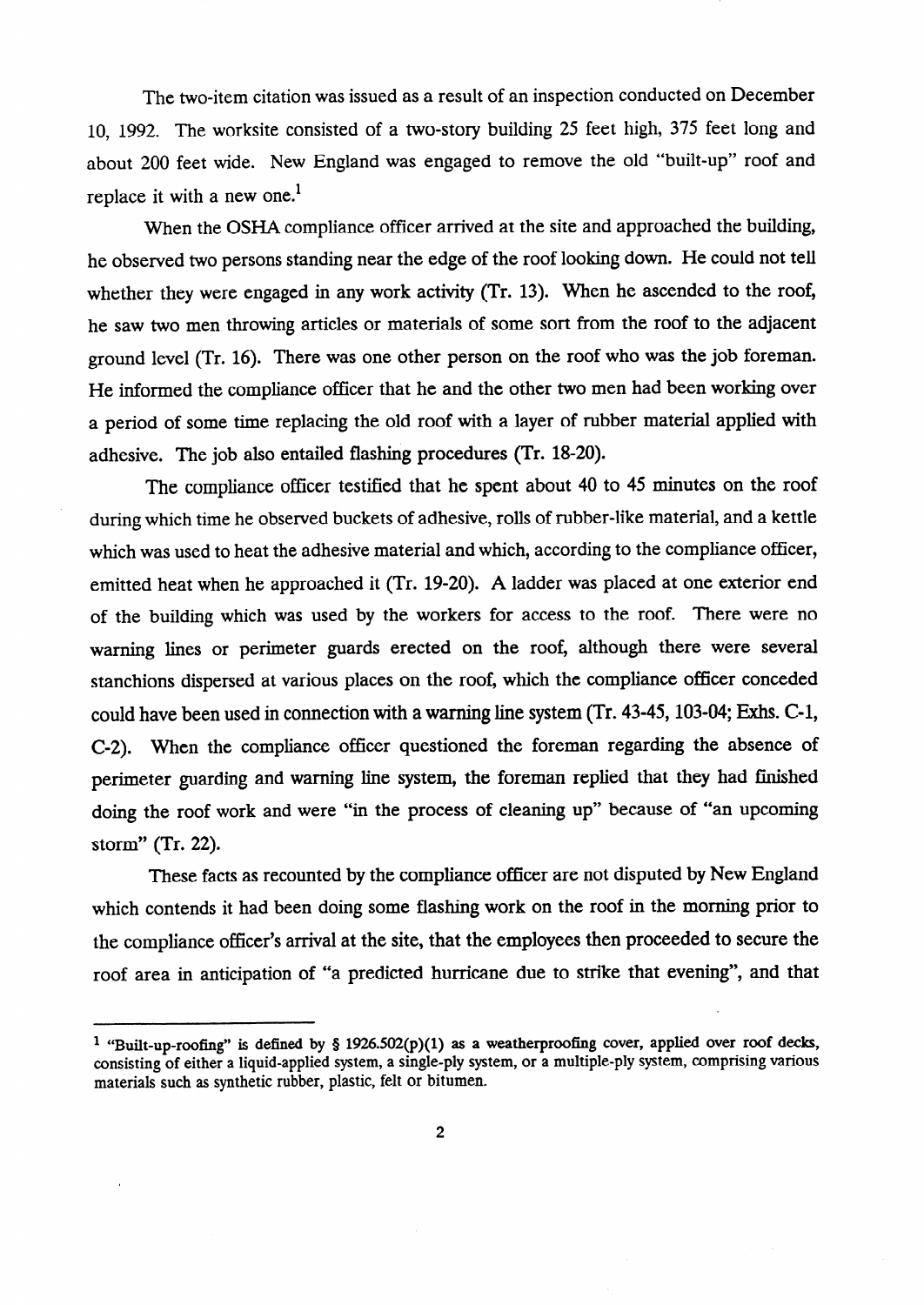consequently, all the protective equipment was removed and stored under tarpaulins located at various positions on the roof (Exhs. **C-l** - *C-4).* New England's brief at 1.

The Secretary maintains, in substance, that despite the fact that New England was preparing the roof area as a precaution against a possible hurricane, it was engaged in builtup-roofing work, as defined by § 1926.502(p)(2)<sup>2</sup>, which required both the use of a MSS system for those employees working at or near the edge of the roof, and warning lines on the roof to form a pathway to the ladder set up for ascending and descending the roof.

The Secretary's argument has merit as to the MSS system. New England's own witness, Roger Linkbonen, the job foreman at the worksite, admitted that the employees went to the edge of the roof to dump debris from the roof (Tr. 98), and the compliance officer testified that he observed two workers throwing articles from the edge of the roof without the presence of a MSS system, thereby exposing those employees to a 25-foot fall hazard.

New England contends that "throwing stuff off the roof does not meet the criteria of performing built-up roofing work, unless it can be shown to be part of the removal of builtup roofing." New England's brief at 3. The record indicates that the only activity taking place on the roof was being done by New England pursuant to its contractual obligations for installing a new roof, a task which also involved removing the old roof. New England had no other business to conduct on that roof. It is perfectly reasonable to conclude that the "stuff" being discarded by the workers standing near the roof's edge consisted of debris from either the old roof or the new. Such activity would clearly fall within the ambit of built-up roofing work.

It should further be observed that New England's contention misconceives the purpose of the OSH Act and the clear intent of the fall protection standard at issue. Section 2(b), 29 U.S.C. 5 651(b), sets forth 13 ways in which to achieve the Act's purpose "to assure *so far as possible* every working man and woman in the Nation safe and healthful working

<sup>&</sup>lt;sup>2</sup> Section 1926.502(p)(2) reads as follows:

<sup>&</sup>quot;[The hoisting, storage, application, and removal of built-up roofing materials and equipment, including related insulation, sheet metal, and vapor barrier work, but not including the construction of the roof deck"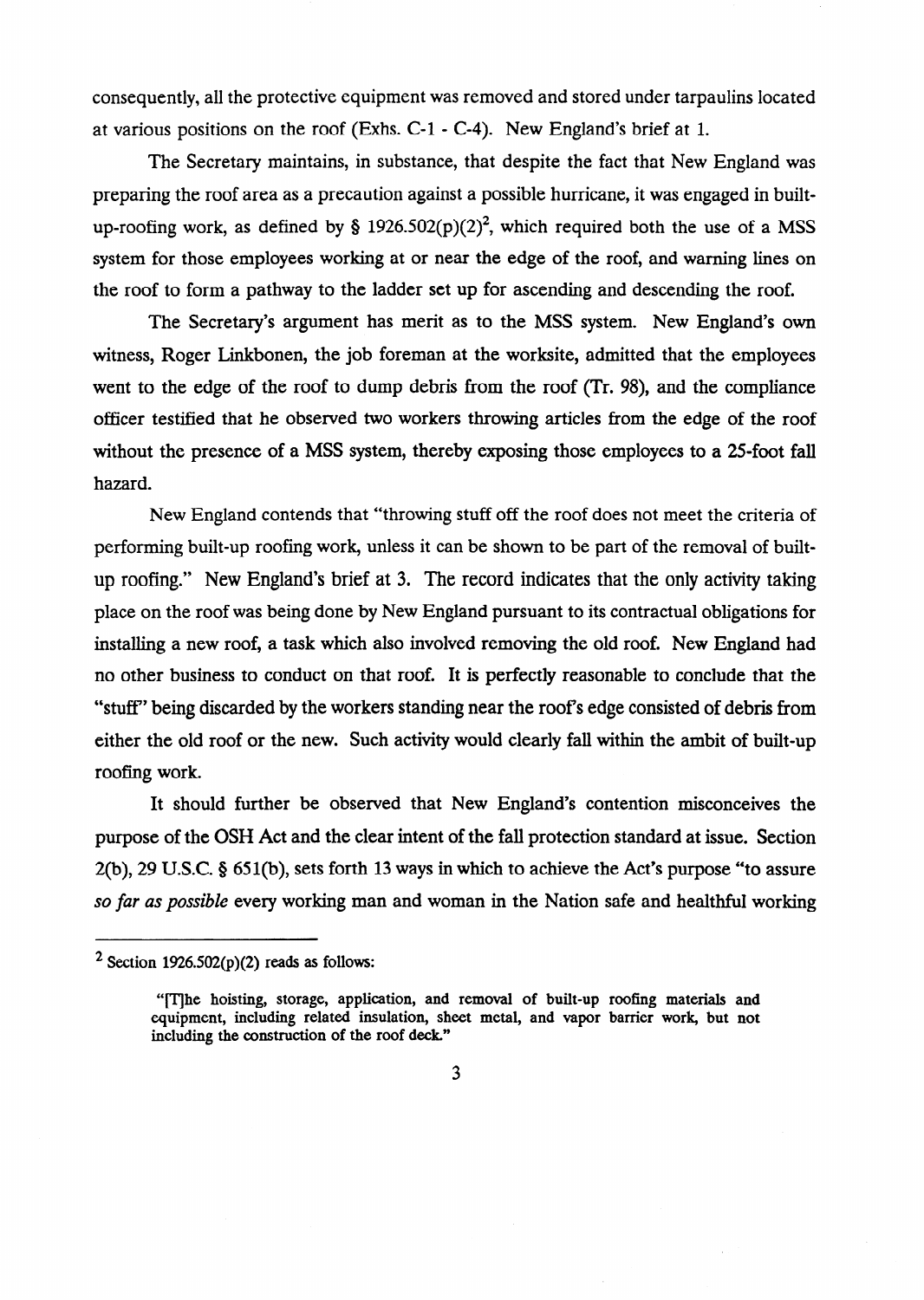conditions..." (emphasis added). It would be nothing short of absurd to interpret the fall protection standard in a manner so restricted as to exclude any work activity that may be categorized as having only an indirect relationship to built-up roofing, such as employing one's efforts to clear away and secure the roof area in anticipation of a hurricane. Surely New England, as virtually all other construction trades, must constantly take into account the exigencies presented by inclement weather, and must conduct its business in a manner befitting the situation. That conduct is necessarily an important part of the roofing process. In other words, the safety standards cannot be suspended during the time an employer battens down its operation in coping with one of the exigencies of construction.

There are two independently fatal flaws in the Secretary's case with respect to access warning lines. Firstly, there is evidence to indicate that warning lines had been erected by New England to demarcate a path to the ladder. At the time of the OSHA inspection, the conditions on the roof were such that path warning lines would not have contributed to the safety of the employees: the way to the ladder was wide open and clear (Exh. C-2), and there was no risk that an employee's attention would be distracted from the correct means of egress, or that employees would inadvertently move from a safe pathway into a more hazardous area before reaching the ladder.

Secondly, the evidence indicates that prior to the compliance officer's arrival at the site, a system of guardrails was used as a means of protecting the edges of the roof (Tr. 86). Inasmuch as New England has been found to have violated the perimeter guarding standard at § 1926.500(g)(1) for failing to maintain those guardrails during the pre-hurricane cleanup operation, the warning-line standard is inapplicable. That is to say, because the presence of a MSS system in the form of guardrails would render the roof edge fully protected, the alternative warning-line system would not be required under the provisions of the  $500(g)(1)$ alternative warning-line system was system would not be required under the provisions of the  $50\%$ 

The absence of the guardrails to protect the employees from the 25-foot fall hazard could have produced serious consequences if an accident had occurred, therefore, the violation is properly classified as serious, 29 U.S.C.  $\S$  666(k), and the proposed penalty of  $$750$  is appropriate under 29 U.S.C.  $§$  666(j).

Based upon the foregoing findings of fact and conclusions of law, it is

 $\mathbf 4$